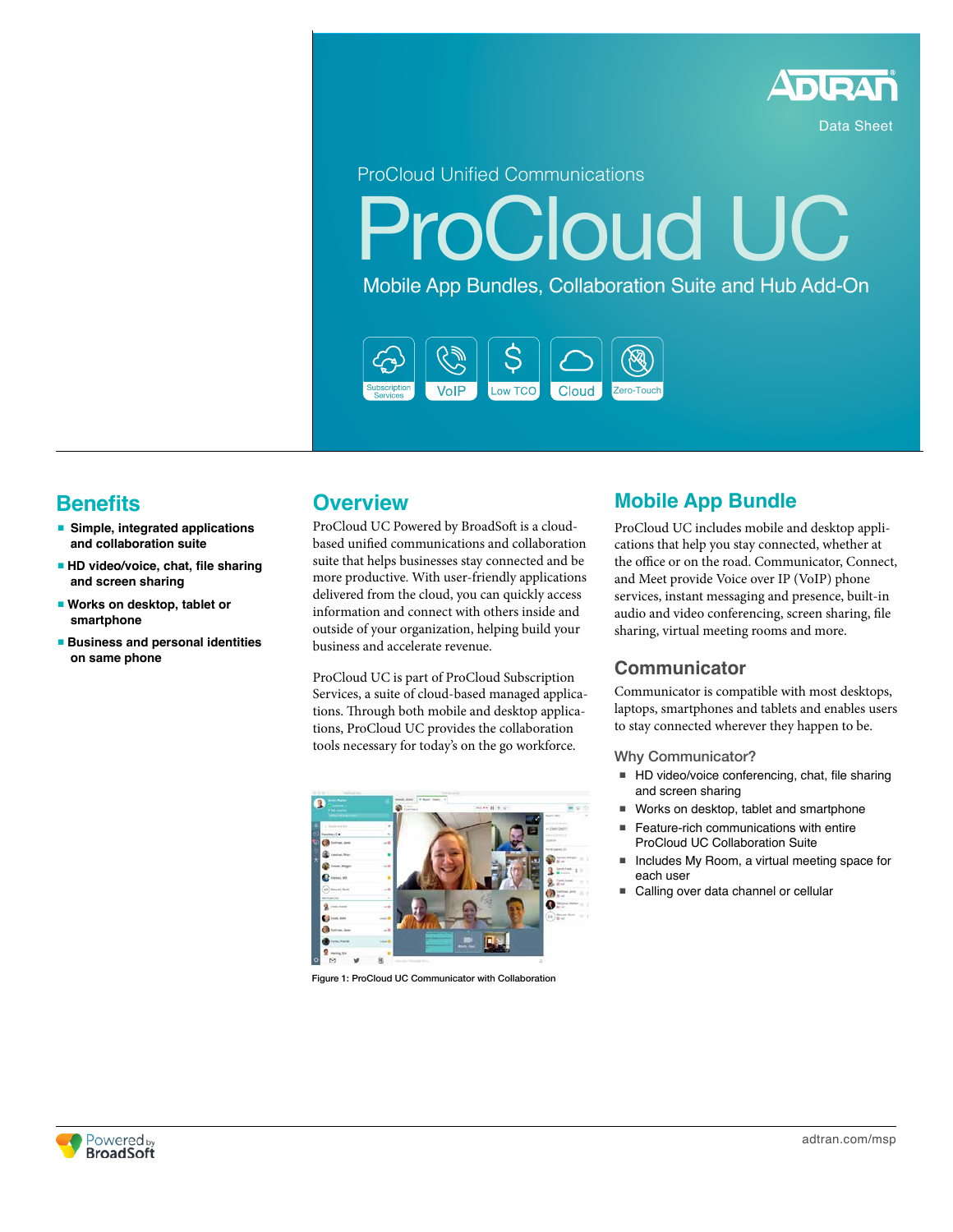### **Connect**

Ideal for road warriors, Connect is optimized for business messaging and calling, keeping mobile workers fully connected with easy access to people and information, all from their smartphone.

#### **Why Connect?**



- Native dialer for Apple iOS and Android devices (note, does not support VoIP calling)
- $\blacksquare$  Chat to call feature
- **Business and personal** identities on one device
- Access to My Room and corporate directory

### **Meet**

Meet makes it easy to dial-in to conference calls via smartphones using your business identity.

#### **Why Meet?**

| <b>Heritage</b><br><b>Business Ed</b>               | <b>WAR15</b>       |
|-----------------------------------------------------|--------------------|
| 11.4634112.31796<br><b><i><u>Commercial</u></i></b> |                    |
| <b>M Mint 24</b>                                    | terause<br>Obarton |
| $+1004$<br>dial Demo<br><b>STARTING</b>             | ψ                  |
| 10070-03070<br>Trip painting<br>1 faces             |                    |
| AND - 11-ISS and -<br>v.n                           | $\mathcal{L}$      |
| 120804-020899                                       | ۰<br>o             |

- Join My Room and third-party conferences with one touch
- Quick visibility to all your calendars
- **Nessage the meeting organizer**
- **Email meeting organizer and invitees**
- Complementary to Connect and Communicator

## **Collaboration Suite**

### **My Room**

My Room provides a virtual meeting room that is available at anytime from anywhere. My Room allows both colleagues and guests to join their virtual meeting room and enables them to move among IM, voice, video, and file sharing instantaneously.

#### **Why My Room?**

- Instant conference bridge
- Join and dial-in from desktop, tablet and mobile
- Screen sharing (from desktop only)
- Guest access via web browser

## **Hub Add-On**

### **Hub**

Bringing together real-time communication with many pre-integrated cloud applications, Hub provides contextual data, minimizing the need to navigate back and forth between applications.

#### **Why Hub?**

- $\blacksquare$  Out-of-the-box, pre-integrated cloud applications for Google G Suite, Office 365, Salesforce, Twitter, and many other cloud-based business applications
- <sup>n</sup> Dynamically displays relevant information for the person you are communicating with
- Filter information based on content type such as email, calendar, files and more

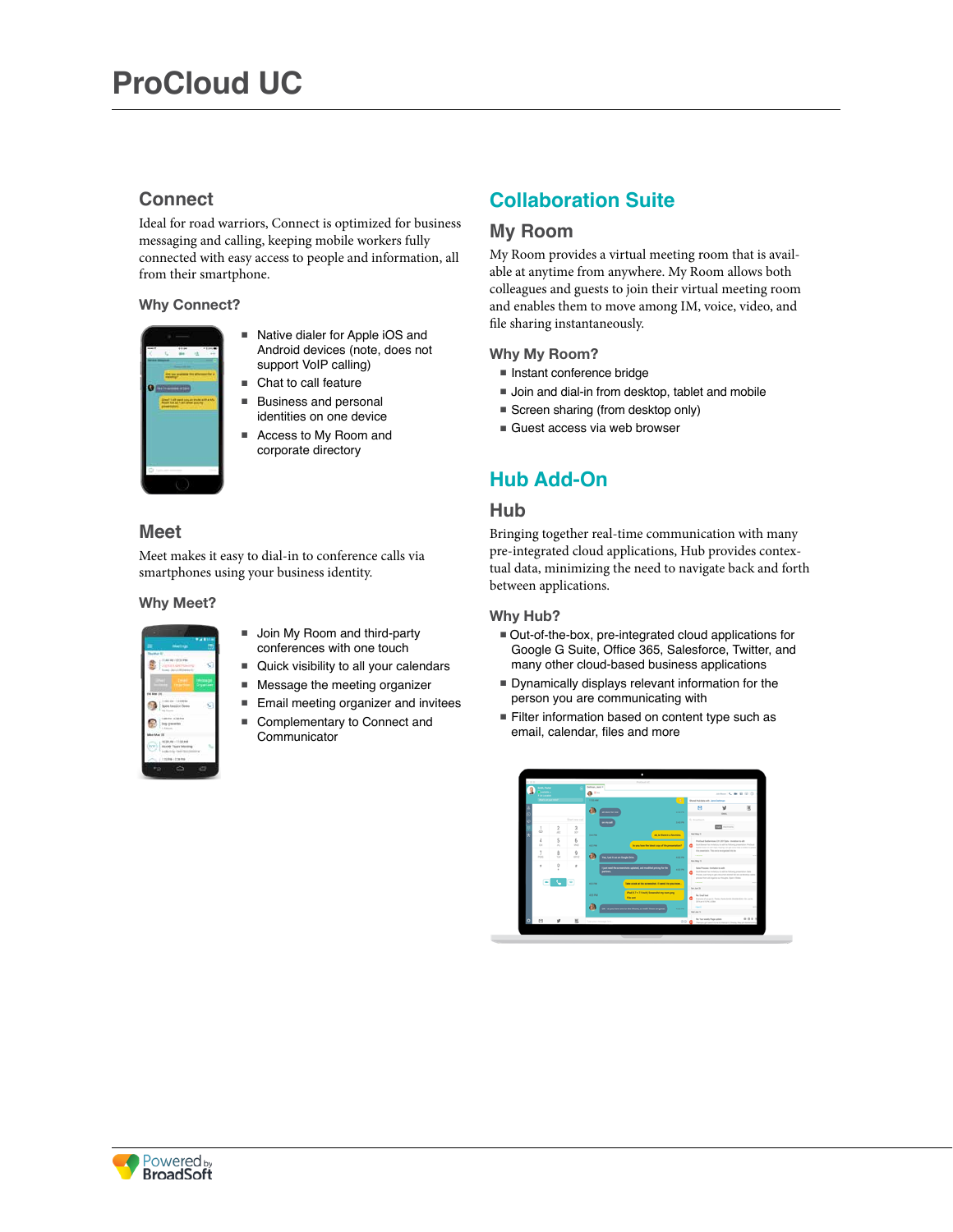## **Features**

| <b>Mobile App Bundles</b>              |                           |                          |                          |         |             |
|----------------------------------------|---------------------------|--------------------------|--------------------------|---------|-------------|
| <b>Feature</b>                         | Communicator<br>(Desktop) | Communicator<br>(Mobile) | Communicator<br>(Tablet) | Connect | <b>Meet</b> |
| Microsoft Windows Support              |                           |                          |                          |         |             |
| Apple OSx Support                      |                           |                          |                          |         |             |
| Google Android Support                 |                           |                          |                          |         |             |
| Apple iOS Support                      |                           |                          |                          |         |             |
| Voice and Video Calling - VoIP         |                           |                          |                          |         |             |
| Native Mobile Network Calling          |                           |                          |                          |         |             |
| Call History                           |                           |                          |                          |         |             |
| <b>Call Settings Control</b>           |                           |                          |                          |         |             |
| Enterprise Phone Directory Integration |                           |                          |                          |         |             |
| Headset support                        |                           |                          |                          |         |             |
| In-Call Controls                       |                           |                          |                          |         |             |
| Outlook Add-In/Directory Integration   |                           |                          |                          |         |             |
| Twin to Office Phone                   |                           |                          |                          |         |             |

| <b>Collaboration Suite</b> |
|----------------------------|
|----------------------------|

| Feature                         | <b>Communicator (Desktop)</b> | <b>Communicator (Mobile)</b> | <b>Communicator (Tablet)</b> |
|---------------------------------|-------------------------------|------------------------------|------------------------------|
| <b>Rich Presence</b>            |                               |                              |                              |
| Instant Messaging               |                               |                              |                              |
| Configurable Web URL Button     |                               |                              |                              |
| <b>Contact Management Tools</b> |                               |                              |                              |
| File sharing                    |                               |                              |                              |
| My Room - Audio Conferencing    |                               |                              |                              |
| My Room - Guest Client Access   |                               |                              |                              |
| My Room - Group Chat w/ History |                               |                              |                              |
| My Room - Desktop Sharing       |                               |                              |                              |
| My Room - Moderator Controls    |                               |                              |                              |
| My Room - Video Conferencing    |                               |                              |                              |
| Outlook Calendar Integration    |                               |                              |                              |

### **Hub Add-On**

| Feature               | <b>Communicator (Desktop)</b> | Connect | <b>Description</b>                                                                                                                                                                       |
|-----------------------|-------------------------------|---------|------------------------------------------------------------------------------------------------------------------------------------------------------------------------------------------|
| MicroApps Integration |                               |         | Integration with leading<br>cloud applications:<br>· Google Calendar<br>• Google Drive<br>· Google Tasks<br>Office 356 email<br>• Office 365 Calendar<br>$\cdot$ Twitter<br>· Salesforce |